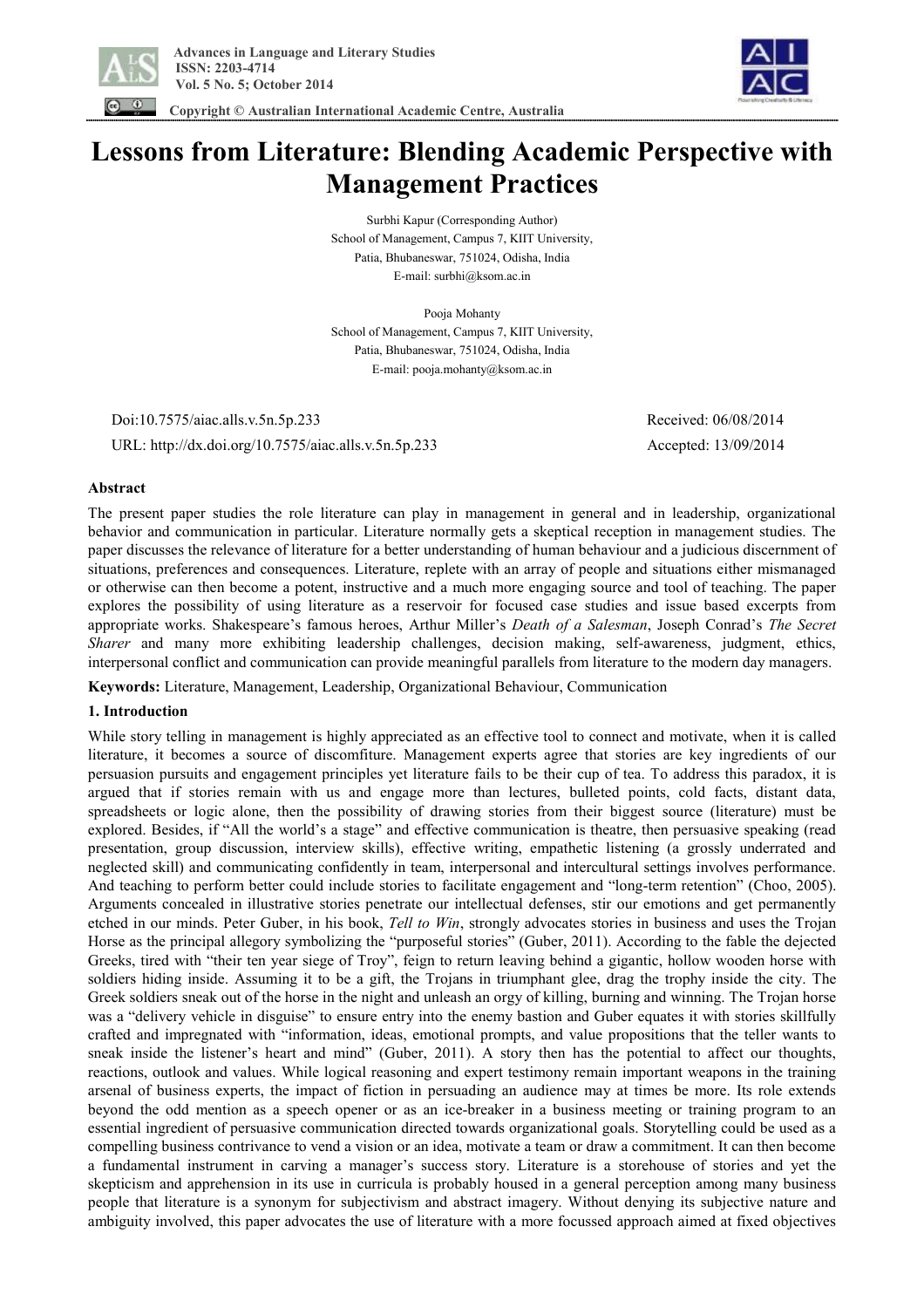#### **2. Communication Lessons from Literature**

Business communication is expected to be clear, concise and objective with a deliberate focus on stating the bottom line or main idea first for most business messages. The instructions are clear. Begin with the main idea, follow by specific details in bulleted points and conclude with a repetition of main idea/request/action desired with a deadline. Fair enough, this leads to easy understanding of clear instructions to people who are the victims of information overload and paucity of time. The ability to categorize information under appropriate headings or provide a short executive summary would be appreciated as a testimony to crisp writing ensuring easy to locate information. But this direct approach or "direct organizational plan" (Lesikar, Flatley, Rentz, Pande, 2010) may not be useful while motivating a disinterested workforce or persuading a hostile group of employees. Though communication experts talk about listing the benefits and logical reasons to ensure persuasive communication, a little story, manipulation of language and a word picture of a brighter future may help achieve more. Literature enters when Shakespeare provides answers to our managers today. Communication lessons to motivate employees in adverse conditions can be learnt from Henry V's legendary speech before the Battle of Agincourt. There can be no motivation more than a visualization of the rewards that are likely to follow. Leaders have successfully inspired their followers by telling them how their work will change things for them and for the organization. Pompous words may not be required to this end, small words of acknowledgement and praise at the right time can inspire employees to do wonders. The secret lies in making each employee feel that he/she is a part of the mission that is bound to succeed if the work is done properly and that the rewards that would follow would immortalize them.

"But he'll remember, with advantages,

What feats he did that day. Then shall our names,

Familiar in his mouth as household words,

Harry the King, Bedford and Exeter,

Warwick and Talbot, Salisbury and Gloucester.

Be in their flowing cups freshly remembered…..

From this day to the ending of the world

But we in it shall be remembered…" (King Henry V,4.3, 49-59)

Further, Marc Antony's speech in *Julius Caeser* can be a treatise on persuasive speaking, especially on addressing a hostile audience. Brutus' speech which preceded Marc Antony's was replete with logic where Brutus urged the mob to believe him as he was an honourable man and use their reason to judge him. His balanced language reflected his conviction that Caesar's unwarranted ambition outweighed his merits and to prevent an ambitious and tyrannical dictatorship instead of the existing republican form of government, killing Caesar was a necessity. But Marc Antony gained an edge over Brutus' logic by treading initially on safe territory of repetition of Brutus's status as "an honourable man" and Caesar's established over-ambition. Without contradicting Brutus' reason he introduced the germ of skepticism: "If it were so" (3.2, 80). He subsequently combined known facts like Caesar's generosity in "filling the general coffers"(3.2, 90) and his refusal of accepting the "kingly crown" (3.2,97), vision of the future like the public enjoying Caersar's "private arbours, and new-planted orchards" (3.2, 249) left for them and their heirs, questions fanning the doubt like "Did this in Caesar seem ambitious?" and emotion like "When that the poor have cried, Caesar hath wept/Ambition should be made of sterner stuff" (3.2, 91-93) and "My heart is in the coffin there with Caesar" (3.2, 107). These potent ingredients which helped Antony achieve a brilliant volte-face could be convincing constituents of a CEO's ineffective oration to persuade. They might not match the dazzling rendition of Shakespeare's heroes but can carefully craft and repeatedly rehearse so that they appear to be responsive and spontaneous. The juxtaposition of reason and logic with suitable emotion can be a lethal combination for an effective delivery. The additional benefit literature provides in the process is the acquired by default ability to recognize implicit meanings from the text and to use language to express in multiple contexts. Hence, Literature teaches to "read between the lines" (Hollet, 1998) and thereby to peep into characters. Moreover, Literature inculcates "an empathetic approach" where students "are able to listen to different voices and respond to those voices…to perceive where the customer is coming from and respond accordingly" (Choo, 2005). Empathy and tolerance towards difference is required for both intercultural and interpersonal communication. Nieragden proposes a shift from "teaching linguistic competence" to aiding "interpersonal and (inter) cultural competence" (Nieragden, 2002) as appreciation of individual preferences and diversity in the workforce is paramount while dealing with clients, customers and colleagues. The words empathy and emotional intelligence are often heard in business corridors and are understood as "the capacity to recognize emotions that are being experienced by another sentient or fictional being" (Wikipedia) yet mere classroom instruction might not be very successful in instilling the same. Moreover, research has revealed "the existence of 'mirror neurons,' which react to emotions expressed by others and then reproduce them" (Psychology Today). Then literary fiction could provide an insight into behaviour and an improved comprehension of quandary, situations, mistakes and resurgence making them more empathetic and better interpersonal and intercultural communicators. *Death of a Salesman* could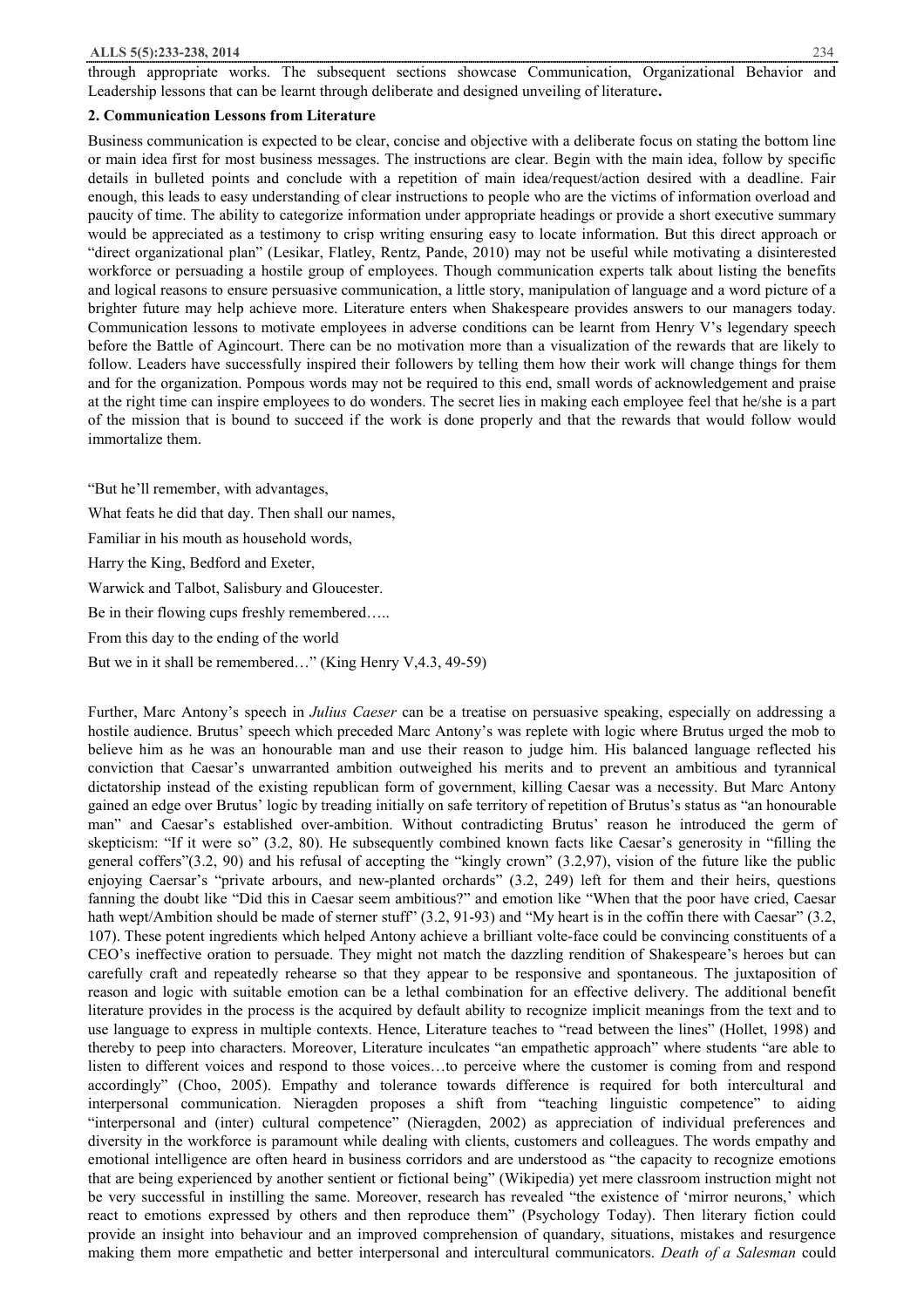provide engaging reading and a lesson in interpersonal skills while the short story called *The Circuit* by Franciscour Jimenez could help in intercultural education. Literature can thus become a gateway to analysis of characters (read leaders), response to various settings/situations (organisational behaviour), sensitivity and acceptance to responses and differences (interpersonal and intercultural relationship management) and effective use of language (communication). This could be successfully achieved through literary texts carefully selected and case studies assiduously crafted.

## **3. Lessons of Organizational Behaviour- values and principles from Literature**

Lessons of values, moral and organizational, can be learnt from various sources of literary works created by writers from all the eras. Shakespeare's plays like Macbeth and Othello teach us important lessons in this context. These Tragedies demonstrate the grievous mistakes even people with profound understanding commit in confusing and challenging situations. In *Othello*, the conflict is internal that influences the perception of the protagonist who is affected to the extent of analyzing things in an altogether different light (Al-Amin, 1999). Because of this the value system of the person is affected in various aspects like, loss of faith and development of unreasonable doubts in other characters. The present play was written to instill a sense of equality among the people irrespective of race and ethnicity and to spread across the message that all are same as far as the basic human nature is concerned (Jones, 1994). In an organization various people from diverse vicinity work together towards one shared vision. Hence, it becomes important to develop a value system that is conducive to all. People in the organization do not just need to work in teams; rather, they need to work effectively towards achieving the goal of the organization. Hence, a value system that is beyond all differences has to be inculcated in the individual members of the organization. From the different plays like the one cited above, invaluable learnings of values can be received and inculcated.

Shakespeare's *Macbeth* also teaches us the importance of the ability to differentiate between certain things that lead us to certain definite results- the ability to understand where to stop and the ability to take decision. Decision-making is a very important aspect of management. Hence, learning the skill becomes extremely important. Macbeth, the protagonist of the play has a tragic flaw of 'vaulting ambition' and hence fails to take the right decision at the time of need and falls into the trap of the moral evil and hence fails ultimately.

# "Double, double, toil and trouble…" (Macbeth, 4.I.IO)

An excess of ambition results in a wrong decision and the protagonist then suffers from moral turmoil and fails subsequently. This particular play can be a source of learning, especially for the art of decision-making, for the management students who are in the pursuit of acquiring various management skills. 'Humanistic' is the word coined for Macbeth by the researcher/s, Bana e Costa et al, to explain how decision makers ponder, communicate and discuss their value system and preferences. They also call it 'Interactive' and 'constructive'. These are, without doubt, very important facets of management studies. Hence, Literature can help students learn management lessons.

To extend it further, contemporary literature also demonstrates a lot of vital issues, like lack of decision making skills, interpersonal skills, ethics, values and managerial skills which can be adopted by the students of management studies. For instance, Arthur Miller's *Death of a Salesman* and *All My Sons* teach many such lessons. Values and more specifically the lessons of ethics that have been decaying immensely in pursuit of the big American dream (Heyen, 1988) are taught in these works. These lessons could help the students inculcate an overall understanding of successfully working in an organization towards attainment of the goal of the organization.

# **4. Leadership alternatives from the Bard and Conrad's** *Secret Sharer*

The success of the leader lies in being able to identify the capabilities of his team members and the limits that they can achieve if they are provided with the right path and motivation. He needs to lead them as a general would lead his army to victory with the right strategy and encouragement so as to bring out the best in his followers towards achieving the objectives of the organization. But the path to these lofty aims could be replete with obstacles beginning with joining as a new leader in an organization. The "new boss is a foreign substance injected into a living organism" (Whitney, Packer, 2000). If you are the intruder who has newly joined an organization you may have grabbed the position of old timers who probably had set their eyes on the chair and thought they were more suitable considering their familiarity with procedures and equations with authority. So naturally they would resent you surreptitiously or may voice their umbrage candidly and would either way not miss an opportunity to destabilize you. Others who probably do not have anything against you but are aware of the undercurrents would also be observing from the sidelines. In both the scenarios, the outsider becomes the focus of critical attention and scrutiny. So a good strategy would be to shift the attention of these "Busy giddy minds" (Henry IV, 4.5, 212-13) towards "foreign quarrels" or existing conundrum and pressing issues. With more time being devoted towards work on hand, little time to plot and plan against you would be left. This could be an initial step to bring together detractors and supporters just like Henry V's Battle of Agincourt against France which united England. The people who seem to fall in the category of supporters or appear to be happy with your success should be befriended and included in your team of apparent faithfuls. Constructing a new team, which is like sifting pearls from the debris, could be the initial aim. So like the erstwhile kings mingling with the commoners, moving out of the office (a storehouse of sieved and sifted information) could prove useful. Henry V did it and learnt a lot observing the subjects and their reactions to situations. Employees feeling left out might like the interest exhibited in them. Winning their confidence through close coordination would reveal their pluses and minuses – their proficiency and the opposite, their suitability or otherwise. Once you are able to form/perceived to have formed a nuclear group of loyalists (however small it may be), the fence sitters will tend to get attracted towards you. Even the diehard antagonists will display a softening of their stand on various issues. This situation has to be exploited to become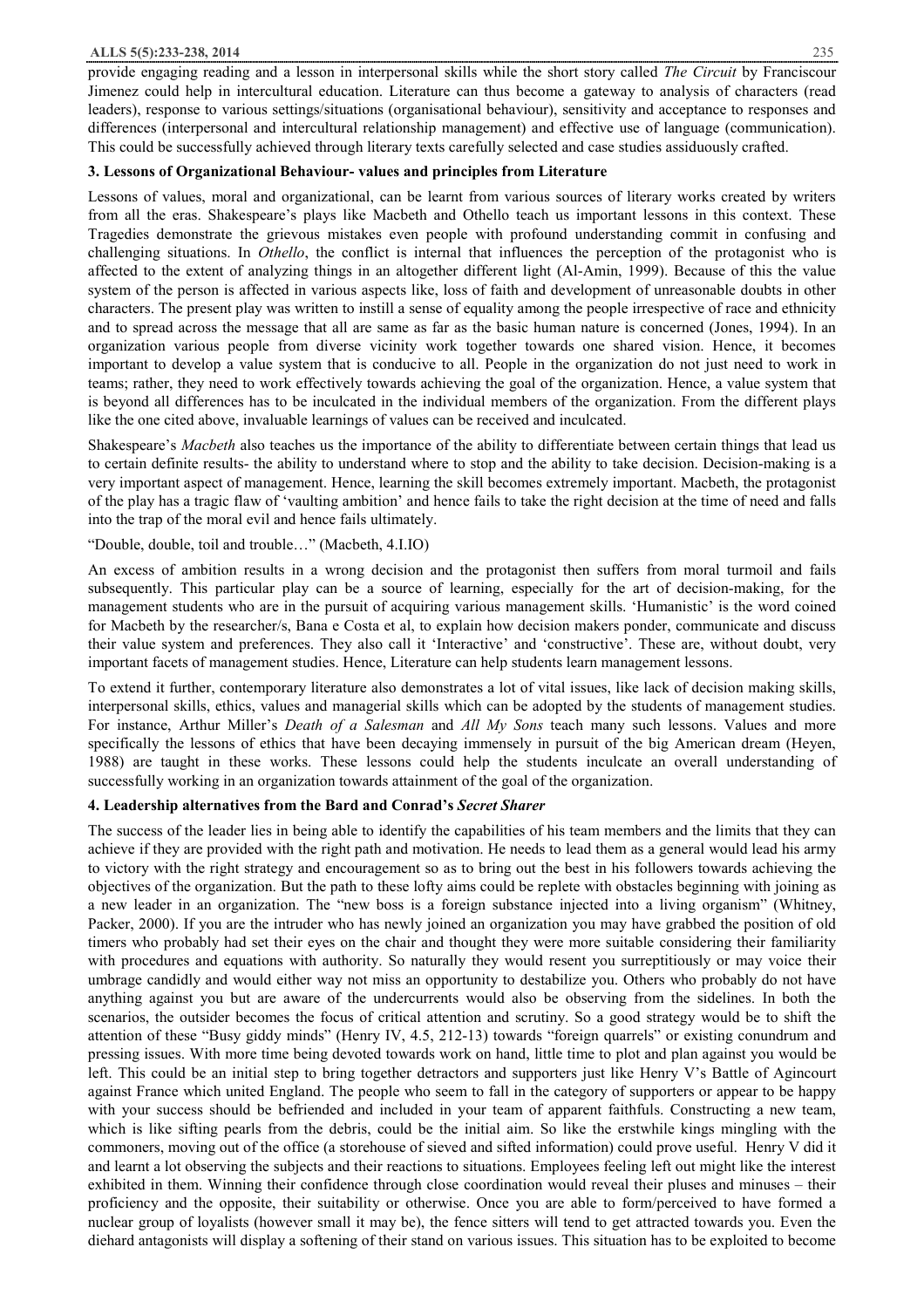#### **ALLS 5(5):233-238, 2014** 236

the undisputed leader. But a word of caution: the groups can realign at the smallest provocation. The ice is yet to set. Hence play on and in the process of working together assess their dependability and dexterity.

Henry V's historical speech on the eve of the Battle of Agincourt rouses and stirs his troops and us almost equally. His small band of men as compared to the large French army is motivated no end by the King's "We few, we happy few, we band of brothers" (King Henry V, 4.3, 56-60). The message is clear, never miss a chance to encourage your band – buoy up the boys. Espouse them to win them because you need the support more than them. It's lonely at the top and often you may need that sound advice which probably an old hand or a wise veteran may provide. After the extraordinary and unbelievable triumph against the French, Henry V is solicited "to appoint" his "council" to discuss and settle the armistice. Henry trusts his loyalists and gives the authority to "…uncle Exter" and Clarence, Gloucester, Warwick and Huttingdon to "go with the king" with the

"…free power to ratify,

Augment or alter, as your wisdoms best

Shall see advantageable for our dignity,

Anything in or out of our demands,

And we'll consign thereto..." (King Henry V, 5.2, 83-90)

Normally trust invested in others begets trust in you. The risk of a serpent notwithstanding, affiliations may be required sometimes. When the leader is convinced that he/she and the trusted few value organizational benefit over their narrow, personal gains, remarkable results are achieved.

The peril involved in disregarding the sound advice of a trusted right hand and in blindly following the advice of an apparent loyalist can be huge. For example Lear's frenzied fury leading to his wrong decision of disinheriting the deserving daughter Cordelia and his failure to appreciate the wisdom and truth of his adviser Kent's objection leads to his doom. Kent tries hard to drive sense into him:

"… in thy best consideration check

This hideous rashness" (King Lear, 1.1, 150-52)

He has to arbitrate "when majesty falls to folly" and like a true well wisher and a trusted aide he has to tell him in plain words "thou dost evil". Lear, in his blind rage, fails to understand the prudent counsel and banishes Kent mercilessly which results in pandemonium, dark tragedy and Lear's insanity.

In total contrast are the "I am not what I am" (Othello, 1.1, 64) kind of aides like Iago, who pretend to epitomize "love and duty" but are quite the opposite. This most vicious conniver could have parallels of various shades amongst modern day seconds in command, some a shade less or some as manipulative. No leader can ever be loved by all. There are bound to be some detractors who would, at the slightest opportunity, dethrone, or at least try to dethrone the leader. A classic case is that of Iago in Shakespaeare's *Othello*. He was the third-in-command in the army and had served the King with commitment and sincerity, won wars and also had the recommendation of the "three great ones" of the City of Venice for promotion as the second-in-command. However, Othello overlooked him and made Micheal Cassio the second-in-command of the army apparently only because he was a "great arithmetician". Iago could not forgive Othello for this and began to nurse a great desire for revenge. So the performance of following the leader continues but the veracity of his words "in following him [Othello] I follow but myself" is never lost. Every leader, in choosing his team, has to remove some and promote others. In the process he is bound to create Iagos who will be baying for his blood. The task that follows is to eliminate them from the system or to minimize their damage potential. The former is rife with the dangers of spreading discontent while the latter can leave the threat simmering. Carefully identify the potential "Iagos", talk to them, explain your stand and encourage them to try next time. Being focussed on the job and having trusted employees will make things difficult for such discontented employees. If you feel that they are not going to fall in line, help them to find alternative jobs. Othello may have been able to prevent Iago from becoming virulent by talking and explaining to him. Thus, either encourage the Iagos to join the contest for the promotion in the next round or fire them. They can make the leaders more vulnerable if they are allowed to continue unattended.

Through the Shakespearean mirror we can "see patriarchs like King Lear, clinging to power for too long and then giving the power to the wrong people; we see laggards like Hamlet, that are afraid of actually doing something and do nothing until the ground disappears beneath their feet, we see careerists like Macbeth, for whom power is a goal in itself without ultimately knowing what to do with this power, and we see manipulators like Marc Antony, who uses persuasive rhetoric to sell the literal fridge to the Eskimo" (Etzold, 2012). Henry V with his stirring speech charging his troops, his inspirational team handling and people friendly practical strategy could be called the greatest leaders of Shakespeare and provide fodder for managers on what to do. Unlike him Coriolanus' pride preventing him from reaching out to the people and embracing change , Macbeth's "vaulting ambition'' gone wrong, Lear's inability to appreciate his loyal aide Kent's advice, Othello's failure to see through Iago, Hamlet's "analysis-paralysis" and inaction, can demonstrate to the managers what not to do. In a nutshell, plummeting profits need rallying the troops like King Henry V, hostile employees need Mark Antony's brilliant funeral oration and King Lear could help formulate a succession theory warning us of the perils of obsequiousness and the price of ignoring the wisdom of old hands. The list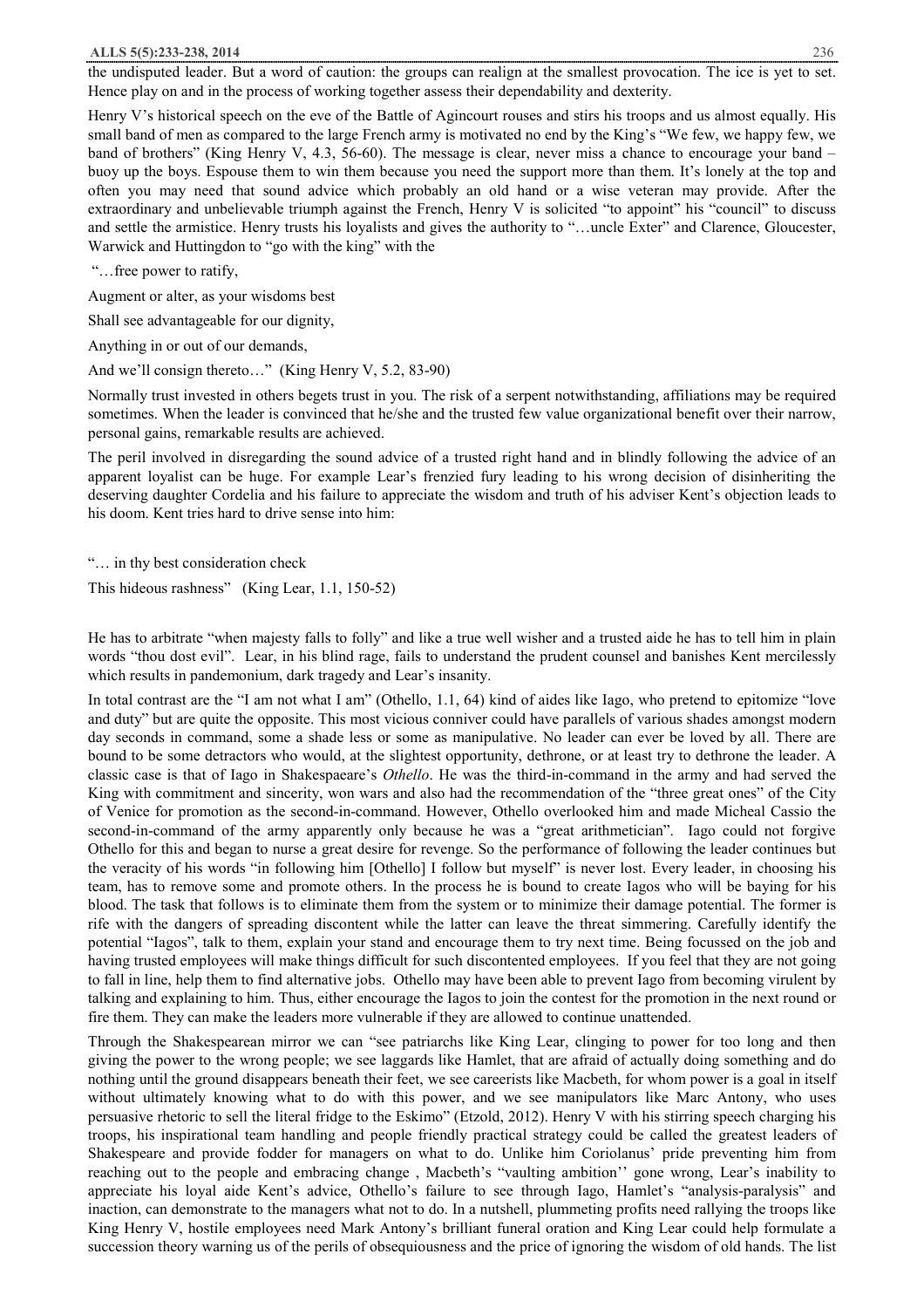#### **ALLS 5(5):233-238, 2014** 237

is endless. Delving deep into the recesses of Literature reveals the unfolding of old wisdom still so relevant in modern times because "all the intrigues, the small and big power plays were and are made by men. By managers and executives, who no longer dress like the kings and dukes of Shakespeare's plays, but who seem to be identical to the immortal heroes of Shakespeare in their success, their victories and their defeats" (Etzold, 2012).

Shakespeare's firmament, replete with his abundant assortment of successful and unsuccessful leaders, is not the solitary source of leadership lessons in literature. Short stories like Joseph Conrad's *The Secret Sharer* give an unconventional perspective of leadership which can be easily identified and understood by managers. The story has a compelling potential to make business leaders reflect on critical decisions that they have taken in the past and the discernment of their impact on their careers. The dichotomy in the mind between empathy and organizational responsibility depicted in the text can flood their minds with similar situations that they have confronted and thus helps them to identify with the protagonist. Freshly appointed, probably as an undue favour, the young captain of a ship returning to Britain from the South-East feels alien amidst unfamiliar workmen: "…I knew very little of my officers…what I felt most was being a stranger to the ship…" (Conrad, 2007). The loneliness at the top coupled with accountability can be an uncomfortable combination. One night, when he chooses to patrol the deck himself, a decision that he later regrets, he allows a naked man to climb on to the ship and hears his story. Gradually, he begins to identify himself with the stowaway, shields and nourishes him and ultimately even helps him escape. The story evokes a host of questions like whether it was right to risk his new job and his men to shield a criminal who had killed a fellow seaman for insubordination (even if it happened in the process of averting disaster for his ship, the *Sephora*). *The Secret Sharer* "suggests that there are certain moments in our lives when extravagant, irresponsible gestures become necessary if we are to continue to grow… Their development necessitates departures from the established ethos… and the conventional ethical coordinates that map our prescribed actions" (Vargish, 2010)

### **5. Conclusion**

Literature is still perceived as an unlikely instrument with scant potential to be effective in management practices. Mathematical scrupulousness in Management Studies serves excellent purpose in pecuniary judgment and fiscal deficits but not when the nuances of leadership and organizational behaviour are to be understood. Literary fiction provides a wide gamut of examples to choose from and can be as effective as domain instruction or maybe more. In the current, capricious business scenario where attrition is a reality and retention a challenge, managing people and situations gain prime importance. Trouble in most business situations can be traced back not so much to lack of information but to poor appreciation of people and developing situations. Literature offers a plethora of possibilities with its treasure trove of situations and characters ready to be dissected and reveal multiple lessons on leadership, organizational behaviour and of course communication.

#### **References**

Al-Amin, Z. (1999). Othello: The Tragedy of Human Nature, English 1102, Instructor Steven Hale

Choo, L. M. (2005). A case for using literature to teach business English, National University of Singapore, pp. 4-31 [Online] Available: http://www.nus.edu.sg/celc/publications/LimVol4.pdf

Conrad, J. (2007). The Secret Sharer, *The Portable Conrad*, ed. Michael Gorra. New York: Penguin Classics, 10, 9.

Guber, P. (2011). *Tell to Win: Connect, Persuade, and Triumph with the Hidden Power of Story*, Crown Business, 1st Edition, Crown Business, 24-38

Heyen, W. (1988). Arthur Miller's Death of a Salesman and the American Dream. Arthur Miller's Death of a Salesman. Ed. Harold Bloom. New York: Chelsea House, 47-58.

Hollet, V. (1998). Effective communication. *English Teaching Professional, 8*, 18-19.

Psychology Today, [Online] Available: http://www.psychologytoday.com/basics/empathy. Retrieved September 4, 2014.

Jimenez, F. (1997). *The Circuit*, 1<sup>st</sup> Edition, University of New Mexico Press, USA

Jones, E. (1994). Othello - An Interpretation", Critical Essays on Shakespeare's Othello. Ed., Anthony G. Barthelemy Pub. Macmillan New York, NY, 39-55.

Lesikar, R.V., Flatley, M.E., Rentz, K., Pandey, N. (2010). *Business Communication: Making Connections in a Digital World* (11<sup>th</sup> Edition 4<sup>th</sup> reprint) Tata McGraw-Hill, New Delhi, 131.

Miller, A. (2000). *Death of a Salesman*, Penguin UK.

Miller, A. (2000). *All My Sons*, Penguin Classics.

Nieragden, G. (2002). Changing perspective(s): On the 'soft teach' in Business English. IATEFL (International Association ofTeachersof Englishas aForeignLanguage), 167, 3-4.

Shakespeare, W. (2010). *Henry V*, Penguin Books.

Shakespeare, W. (2000). *King Henry IV*, Penguin Group USA**.** 

Shakespeare, W. (2005). *Macbeth*, Penguin Classics**.** 

Shakespeare, W. (2005). *King Lear*, Penguin Classics**.**